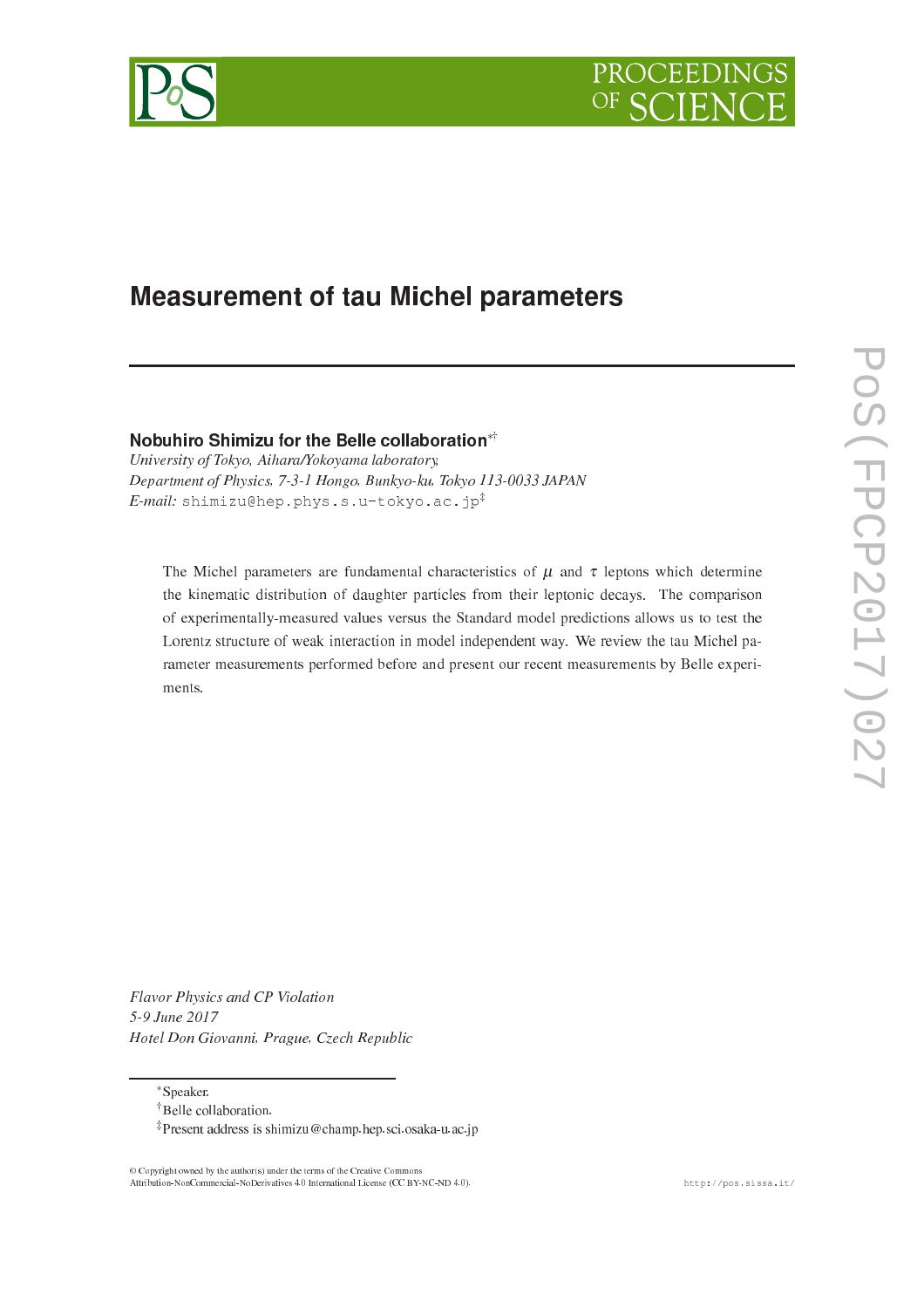# 1. Introduction

The decay of tau is known as one of the most important tools to search for New Physics (NP). The large mass of  $\tau$  ( $m_{\tau} = 1776.86 \pm 0.12$  MeV [1]) allows us to expect an enhancement of the sensitivity to the NP. For instan
e, the NP models su
h as 2HDM (two Higgs doublet model) predi
t the existen
e of harged Higgs and the magnitude of their ouplings are proportional to mass of leptons. Therefore, in comparison with muon decays, we can expect the gain of a factor  $(m_{\tau}/m_{\mu})^2 \sim 300$  in the simplest case.

The mass of  $\tau$  makes it possible to decay into both leptons and hadrons. The former one is called *leptonic* decay and accounts for approximately 35% of all tau decays. Various properties of these decays, described by the electroweak sector of the SM, are precisely calculated, hence experimental results and the community descriptions with the rest constructions. The rest developed and constr ontain hadrons in the films family these control commutative arrange family family function of the beautiful laboratory for studying low energy structure of the strong interaction like the chiral perturbation theory.

Both of these decay are mediated by the weak interaction. In the Standard Model (SM), the Lorentz structure of corresponding intermediate particle,  $W^{\pm}$  boson, includes the vector and axialvector contributions in the same magnitude with opposite sign and turns out to maximally violate the symmetry of parity (so called  $V - A$  structure). Thus the precision test of this structure may reveal hints from the Physics Beyond the Standard Model (BSM) and the measurement of Michel parameters of tau lepton offers an ideal laboratory to us.

# 2. Michel Parameters

The most general Lorentz-invariant derivative-free matrix element of leptonic  $\tau$  decay  $\tau^- \rightarrow$  $\ell^- \nu \bar{\nu}^*$  is represented as [2, 3]

$$
\mathscr{M} = \sum_{\tau} \mathscr{N} \mathscr{N} = \frac{4 G_F}{\sqrt{2} \sum_{\substack{N = S, V, T \\ i, j = L, R}} g_{ij}^N \left[ \overline{u}_i(\ell) \Gamma^N v_n(v_\ell) \right] \left[ \overline{u}_m(v_\tau) \Gamma_N u_j(\tau) \right],
$$

where  $G_F$  is the Fermi constant, *i* and *j* are the chirality indices for the charged leptons, *n* and *m* are the chirality indices of the neutrinos,  $\ell$  is  $e$  or  $\mu$ ,  $\Gamma^S = 1$ ,  $\Gamma^V = \gamma^\mu$  and  $\Gamma^T = i(\gamma^\mu \gamma^\nu - \gamma^\nu \gamma^\mu)/2\sqrt{2}$ are, respectively, the scalar, vector and tensor Lorentz structures in terms of the Dirac matrices  $\gamma$ ,  $u_i$  and  $v_i$  are the four-component spinors of a particle and an antiparticle, respectively, and  $g_{ij}$  are the corresponding dimensionless couplings. In the SM,  $\tau^-$  decays into  $v_{\tau}$  and W<sup>-</sup> boson, the latter decays into  $\ell^-$  and right-handed  $\bar{v}_{\ell}$ , *i.e.*, the only non-zero coupling is  $g_{LL}^V = 1$ . Experimentally, only the squared matrix element is observable and bilinear combinations of the  $g_{ij}^{\dagger}$  are accessible. Of all such combinations, four Michel parameters,  $\eta$ ,  $\rho$ ,  $\delta$  and  $\xi$ , can be measured in the leptonic arrely reduce a correct when the state continuously who have the spin or the spin or the spin or the spin or

<sup>∗</sup>Unless otherwise stated, use of hargeonjugate modes is implied throughout the paper.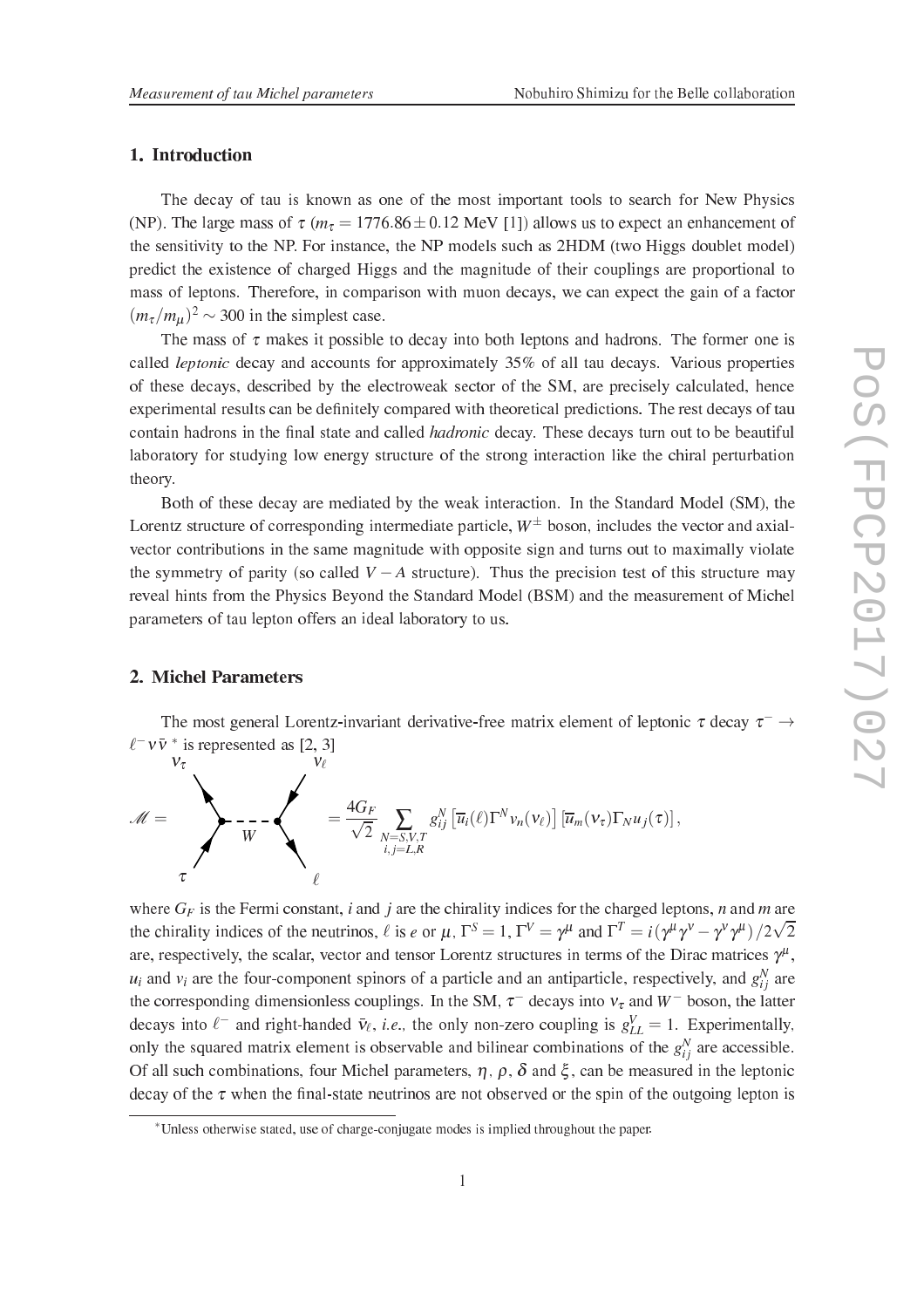not measured [4]:

$$
\rho = \frac{3}{4} - \frac{3}{4} \left( \left| g_{LR}^V \right|^2 + \left| g_{RL}^V \right|^2 + 2 \left| g_{LR}^T \right|^2 + 2 \left| g_{RL}^T \right|^2 + \Re \left( g_{LR}^S g_{LR}^{T*} + g_{RL}^S g_{RL}^{T*} \right) \right), \tag{2.1}
$$

$$
\eta = \frac{1}{2} \Re \left( 6g_{RL}^V g_{LR}^{T*} + 6g_{LR}^V g_{RL}^{T*} + g_{RR}^S g_{LL}^{V*} + g_{RL}^S g_{LR}^{V*} + g_{LR}^S g_{RL}^{V*} + g_{LL}^S g_{RR}^{V*} \right),
$$
\n
$$
\xi = 4 \Re \left( g_{LR}^S g_{LR}^{T*} - g_{RL}^S g_{RL}^{T*} \right) + \left| g_{LL}^V \right|^2 + 3 \left| g_{LR}^V \right|^2 - 3 \left| g_{RL}^V \right|^2 - \left| g_{RR}^V \right|^2
$$
\n(2.2)

$$
= 4\Re\left(g_{LR}^{S}g_{LR}^{T*} - g_{RL}^{S}g_{RL}^{T*}\right) + \left|g_{LL}^{V}\right|^{2} + 3\left|g_{LR}^{V}\right|^{2} - 3\left|g_{RL}^{V}\right|^{2} - \left|g_{RR}^{V}\right|^{2} + 5\left|g_{LR}^{T}\right|^{2} - 5\left|g_{RL}^{T}\right|^{2} + \frac{1}{4}\left(\left|g_{LL}^{S}\right|^{2} - \left|g_{LR}^{S}\right|^{2} + \left|g_{RL}^{S}\right|^{2} - \left|g_{RR}^{S}\right|^{2}\right),\tag{2.3}
$$

$$
\xi \delta = \frac{3}{16} \left( \left| g_{LL}^S \right|^2 - \left| g_{LR}^S \right|^2 + \left| g_{RL}^S \right|^2 - \left| g_{RR}^S \right|^2 \right) - \frac{3}{4} \left( \left| g_{LR}^T \right|^2 - \left| g_{RL}^T \right|^2 - \left| g_{LL}^V \right|^2 + \left| g_{RR}^V \right|^2 - \Re \left( g_{LR}^S g_{LR}^T + g_{RL}^S g_{RL}^T \right) \right).
$$
 (2.4)



Figure 1: Three Feynman diagrams of the tau radiative leptonic decay

The Feynman diagrams describing the radiative leptonic decay of the  $\tau$  are presented in Fig. 1. The last amplitude is ignored because this contribution turned out to be suppressed by the very small factor  $(m_{\tau}/m_W)^2$  [5]. As shown in Refs. [6, 7], through the presence of a radiative photon in the -nal state, the polarization of the outgoing lepton is indire
tly exposed, a

ordingly two more Michel parameters  $\bar{\eta}$  and  $\xi \kappa$  become experimentally accessible:

$$
\bar{\eta} = \left| g_{RL}^V \right|^2 + \left| g_{LR}^V \right|^2 + \frac{1}{8} \left( \left| g_{RL}^S + 2g_{RL}^T \right|^2 + \left| g_{LR}^S + 2g_{LR}^T \right|^2 \right) + 2 \left( \left| g_{RL}^T \right|^2 + \left| g_{LR}^T \right|^2 \right), \quad (2.5)
$$

$$
\xi \kappa = |g_{RL}^V|^2 - |g_{LR}^V|^2 + \frac{1}{8} (|g_{RL}^S + 2g_{RL}^T|^2 - |g_{LR}^S + 2g_{LR}^T|^2) + 2 (|g_{RL}^T|^2 - |g_{LR}^T|^2). \tag{2.6}
$$

•  $\eta$  and  $\rho$ 

Two  $\eta$  and  $\rho$  are spin-independent Michel parameters, *i.e.*, their effects are irrelevant to the polarization of tau lepton. Figure 2 shows an energy distribution of muon in  $\tau^- \to \mu^- \nu \bar{\nu}$ decay for various  $\eta$  and  $\rho$  values.  $\rho$  parameter mainly affects the high energy part in the spectrum while  $\eta$  is not; thus  $\eta$  is sometimes called *low-energy* parameter.

important in terms of the status of new Physical International International International International Intern Michel parameters. According to Eq. (2.2) and noting  $g_{LL}^V \sim 1$ ,  $\eta \sim 0.5 \Re\{g_{RR}^S\}$ . Indeed,  $\eta$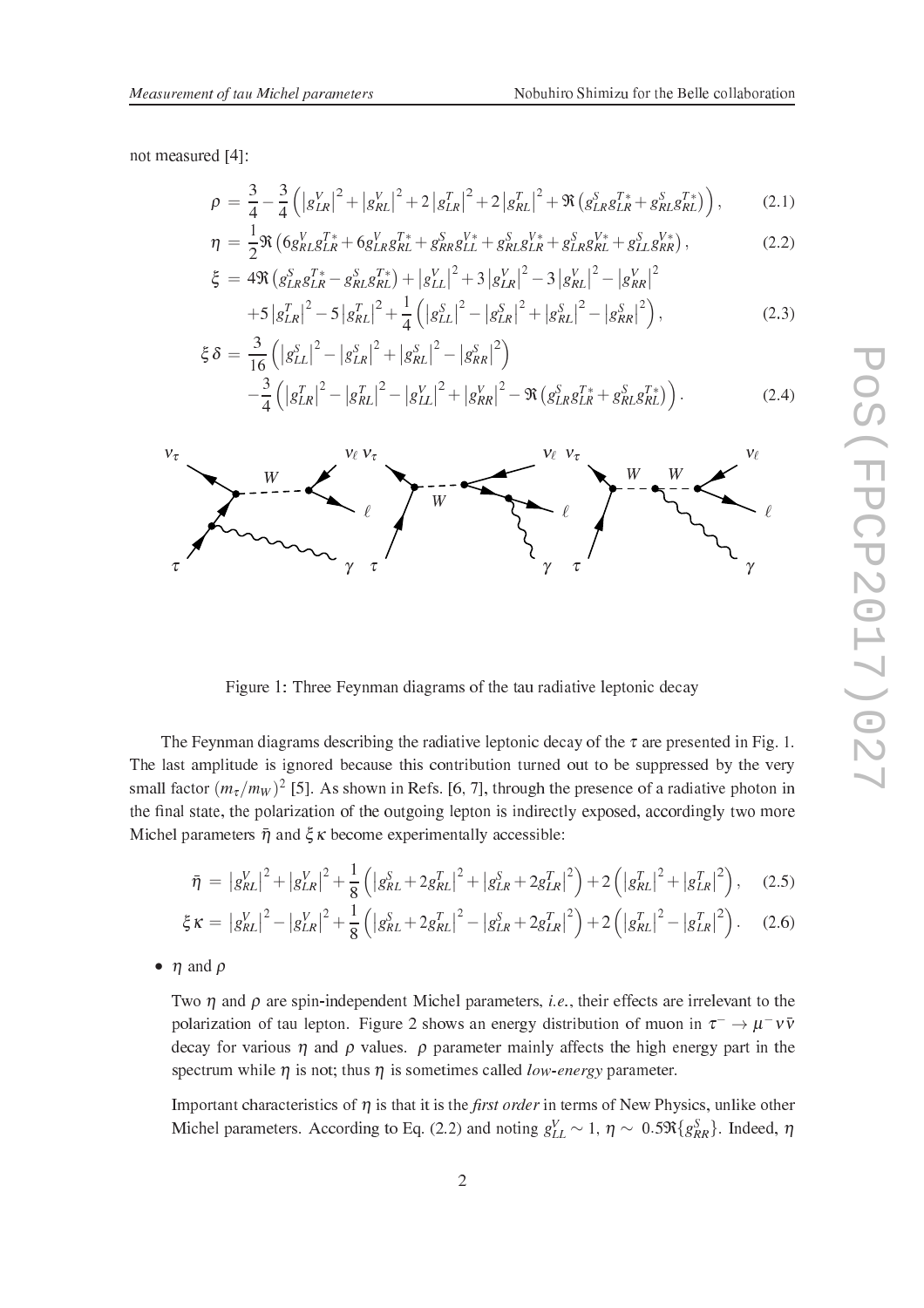

Figure 2: Dependence of the energy of daughter muon in the tau rest frame on (a)  $\eta$  and (b)  $\rho$  ( $\tau^- \rightarrow$  $\mu^- \nu \bar{\nu}$  decay). Horizontal axis is normalized in terms of maximum energy  $E_{\rm max} = (m_{\tau}^2 + m_{\ell}^2)/2m_{\tau}$ .

parameter is related to New Physics variables of the 2HDM [8]:

$$
\eta = -\frac{m_{\tau}m_{\ell}}{2} \left(\frac{\tan\beta}{m_{H^{\pm}}} \right)^2, \tag{2.7}
$$

where  $m_{\tau}$ ,  $m_{\ell}$  and  $m_{H^{\pm}}$  are masses of tau, daughter lepton and charged Higgs, respectively,  $\beta$  is a ratio of vacuum expectation value between up-type and down-type quarks. Unfortunately, the effects from  $\eta$  is suppressed by the small mass of daughter lepton. More explicitly, the generalized bran
hing ratio an be written by

$$
\frac{\mathcal{B}(\tau^- \to \ell^- \nu \bar{\nu})}{\mathcal{B}_{SM}(\tau^- \to \ell^- \nu \bar{\nu})} = 1 + \eta \frac{m_\ell}{m_\tau},\tag{2.8}
$$

thus it is difficult to measure  $\eta$  parameter from the electron mode  $\tau^- \to e^- \nu \bar{\nu}$ .

 $\rho$  parameter is used to constrain magnitude of each coupling coefficient.  $1 - \rho$  can be written by

$$
1 - \rho = \frac{1}{16} |g_{LL}^{S}|^{2} + \frac{1}{16} |g_{RR}^{S}|^{2} + \frac{1}{4} |g_{LL}^{V}|^{2} + \frac{1}{4} |g_{RR}^{V}|^{2} + |g_{LR}^{V}|^{2} + |g_{RL}^{V}|^{2} + \frac{1}{16} |g_{LR}^{S} + 6g_{LR}^{T}|^{2} + \frac{1}{16} |g_{RL}^{S} + 6g_{RL}^{T}|^{2}
$$
\n(2.9)

and the right hand side of Eq. (2.9) is non-negative. It is thus, the experimental value an give upper limit.

•  $\xi$  and  $\xi \delta$ 

Unlike above  $\eta$  and  $\rho$  parameters,  $\xi$  and  $\xi \delta$  are spin-dependent parameters. These two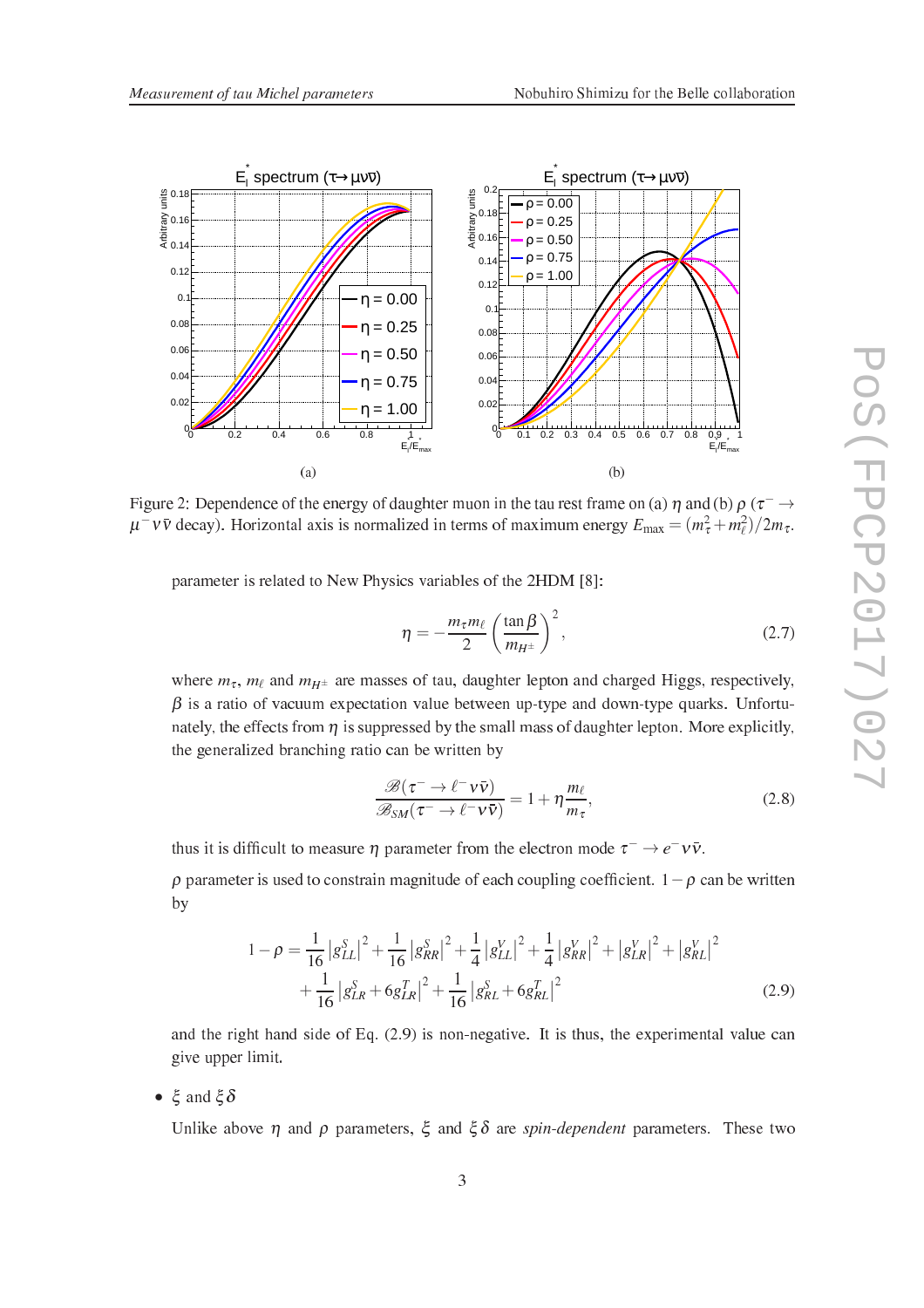parameters are in
luded in the differential de
ay width together with the spin ve
tor of tau lepton. The measurement requires, therefore, the extraction of tau-spin information. Experimentally, the spin-spin correlation of tau leptons in the annihilation process  $e^+e^- \rightarrow \tau^+\tau^$ is utilized [9]. Polarization of both taus are anti-correlated each other and consequently an observation of spectra of decay products from both taus makes it possible to extract  $\xi$  and  $\xi \delta$  parameters.

Of particular interest of these two parameters is the fact that the normalized probability that right-handed tau lepton couples with W<sup>-</sup> boson,  $Q_{\tau_R}$ , can be calculated by combining  $\xi$  and  $\xi \delta$  parameters:

$$
Q_{\tau_R} = \frac{1}{2} \left( 1 + \frac{1}{3} \xi - \frac{16}{9} \xi \delta \right).
$$
 (2.10)

This is forbidden in the SM and the experimental value of  $Q_{\tau_R} = 0.00 \pm 0.02^{\dagger}$  is consistent with the SM prediction.

•  $\bar{\eta}$  and  $\xi \kappa$ 

 $\bar{\eta}$  and  $\zeta \kappa$  are additional parameters which can be measured only through the observation of the radiative leptonic decays  $\tau^- \to \ell^- \nu \bar{\nu} \gamma$ . The angular distribution of photon versus the spectrum of daughter lepton exposes the polarization of daughter lepton and this is reflected on the appearan
e of new parameters.

 $\bar{\eta}$  appears in spin-independent terms of the differential decay width of  $\tau^- \to \ell^- \nu \bar{\nu} \gamma$ . Since all terms in Eq. (2.5) are strictly non-negative, similarly to  $1 - \rho$  situation, the upper limit on  $\bar{\eta}$  provides a constraint on each coupling constant as well.

On the other hand,  $\xi \kappa$  is a spin-dependent parameter and this measurement requires the tau spin information. According to Ref. [10],  $\xi \kappa$  is related to the normalized probability that the  $\tau^-$  decays into the right-handed charged daughter lepton  $Q_{\ell_R} = (1 + \xi + 4\xi\kappa 8\xi \delta /3)/2$  [11].

In muon decay, through the direct measurement of electron polarization in  $\mu^+ \to e^+ \nu \bar{\nu}$ , equivalent parameters  $\xi'$  and  $\xi'' = 16\rho/3 - 4\bar{\eta} - 3$  (see Table 1) have been already measured, whereas  $\bar{\eta}$  and  $\xi \kappa$  of the  $\tau$  lepton have not been measured yet. Therefore, the measurement of both parameters provides a further constraint on the Lorentz structure of the weak current.

• Summary of six parameters

Table 1 summarizes the information of des
ribed Mi
hel parameters. In addition to the explained parameters, we also included  $\eta''$ ,  $\xi'$  and  $\xi''$ . Figure 3 shows illustrative summary of various parameters by several experiments. The ombined averages by Parti
le Data Group (PDG) are consistent with the SM prediction within their uncertainties, where these uncertainties vary 1% to 3%. All of these measurements were arried out approximately twenty years ago and the update is desired using modern *B* factories.

Cal
ulated based on the PDG value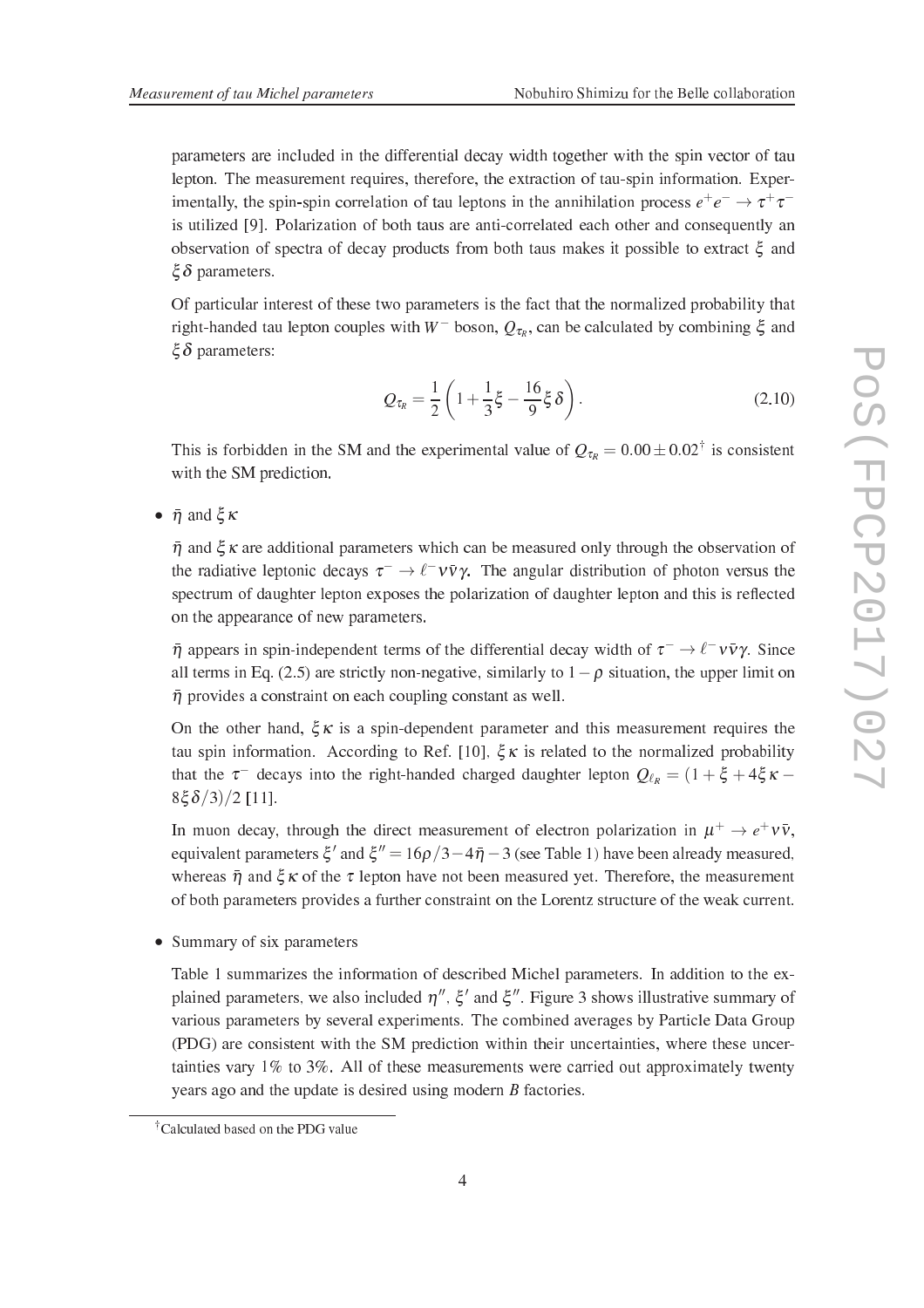| Name                  | <b>SM</b> | Spin        | Experimental      | Comments and Ref.                            |  |
|-----------------------|-----------|-------------|-------------------|----------------------------------------------|--|
|                       | value     | correlation | result $[1]$      |                                              |  |
| η                     | $\theta$  | no          | $0.013 \pm 0.020$ | $(ALEPH)$ [12]                               |  |
| ρ                     | 3/4       | no          | $0.745 \pm 0.008$ | (CLEO) [13]                                  |  |
| $\mathcal{\xi}\delta$ | 3/4       | yes         | $0.746 \pm 0.021$ | (CLEO) [13]                                  |  |
| ξ                     |           | yes         | $1.007 \pm 0.040$ | measured in leptonic decays (CLEO) [13]      |  |
| $\xi_h$               |           | yes         | $0.995 \pm 0.007$ | measured in hadronic decays (CLEO) [13]      |  |
| $\overline{\eta}$     | 0         | no          | not measured      | from radiative decay (RD)                    |  |
| $\xi$ K               | 0         | yes         | not measured      | from RD                                      |  |
| $\eta''$              | 0         | no          | not measured      | from RD, suppressed by $m_l^2/m_{\tau}^2$    |  |
| $\xi'$                |           | yes         |                   | $\xi' = -\xi - 4\xi \kappa + 8\xi \delta/3.$ |  |
| ااع                   |           | no          |                   | $\xi'' = 16\rho/3 - 4\bar{\eta} - 3.$        |  |

Table 1: Michel parameters of the  $\tau$  lepton  $\dagger$ 

 $\pm$  Experimental results represent average values obtained by PDG [1].

# 3. Measurements of Mi
hel parameters by Belle experiments

Utilizing the large number of statistics of tau lepton by  $B$  factory as well as the precise description of probability density function, Belle collaboration measures  $\eta$ ,  $\rho$ ,  $\xi$  and  $\xi \delta$  parameters from  $\tau^- \to \ell^- \nu \bar{\nu}$  decay to achieve precision better than 1%. Whereas from the radiative decay  $\tau^- \to \ell^- \nu \bar{\nu} \gamma$ , the  $\bar{\eta}$  and  $\xi \kappa$  are measured. The latter represents the first measurement of these parameters for the tau lepton. Both of two analyses use  $\tau \to \rho \, (\to \pi \pi^0) \nu$  decay in the partner side of tau and the spin-spin correlation of  $\tau\tau$  pair to extract the information of signal  $\tau$  lepton.

#### 3.1 Belle experiment

The Belle experiment at KEK (Tsukuba, Japan) collected 1040 fb<sup>-1</sup> of data sample using  $e^+e^$ energy-asymmetric collider KEKB and Belle detector. It ran from June 1999 to June 2010 and contributed to the progress of high energy physi
s. The Belle dete
tor is designed to be multi-purpose so that vertexing, momentum tra
king, energy measurement of photon and parti
le identi-ation are interactively performed by several sub-detectors.

These B factory experiments are useful laboratory also for the study of the  $\tau$  leptons. At the resonance energy of  $\Upsilon(4S) \sim 10.58$  GeV, the cross section of tau pair production is compatible with that of bb pair ( $\sigma_{ee \to \tau\tau} = 0.9 \text{ nb}^{-1}$  and  $\sigma_{ee \to bb} = 1.1 \text{ nb}^{-1}$ ). Indeed, spending approximately ten years, KEKB accelerator and Belle detector collected  $O(10^9)$  of  $\tau\tau$  pair data.

#### 3.2  $\tau$  spin extraction

To measure  $\xi$ ,  $\xi \delta$ ,  $\xi \kappa$  parameters, the spin of  $\tau$  must be measured. This is extracted using the spin-spin correlation of tau lepton pairs. In the beam energy of KEKB accelerator, the chirality of tau leptons are antiorrelated by ∼95%, thus on
e we measure the spin of the other side of tau lepton, or tag side, we can extract the spin of signal tau lepton. In the tag side, we use  $\tau \rightarrow \rho v \rightarrow$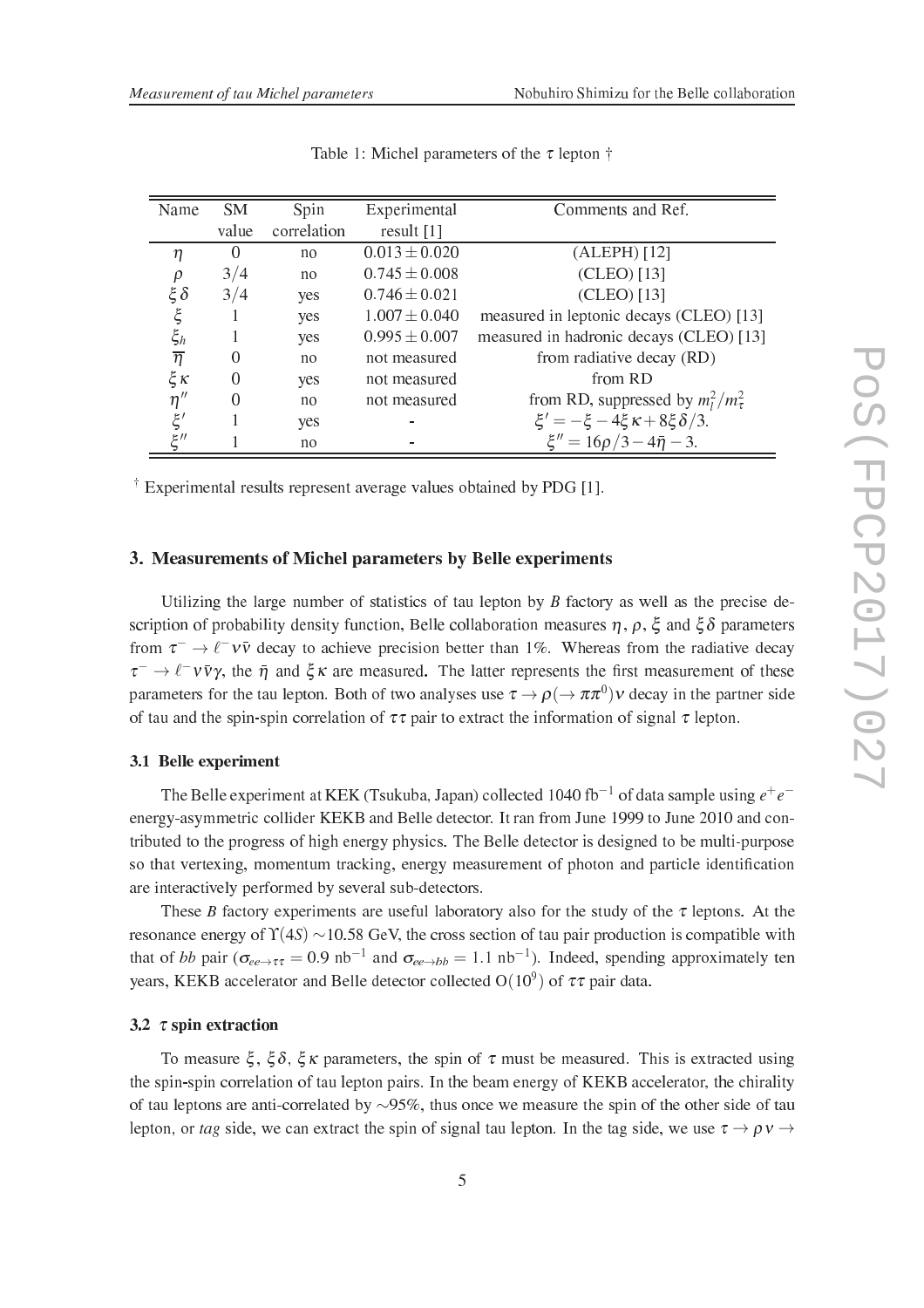

Figure 3: Summary of the measured Michel parameters: (a)  $\eta$  (b)  $\rho$  (c)  $\xi_h$  and (d)  $\xi \delta$ . Lines and -lled regions are the ombined values and their un
ertainties summarized in Table 1.

 $\pi\pi^{\circ}\nu$  decay mode as a *spin-analyzer*. Indeed, the differential decay width of  $\tau \to \rho \nu \to \pi\pi^{\circ}\nu$  is written by

$$
d\Gamma(\tau \to \rho \nu \to \pi \pi^0 \nu) \propto A + \vec{B} \cdot \vec{S}_{\tau}, \tag{3.1}
$$

where A and  $\vec{B}$  are known functions of kinematic variables of  $\pi$  and  $\pi^0$ , and  $\vec{S}_{\tau}$  is a spin of  $\tau$ . Equation  $(3.1)$  represents there is a sensitivity to the spin. For more details, see Refs. [15, 16].

#### 3.3 Extraction of Michel parameters

Combining the kinematic observables of both signal and tag sides, the phase space of an event forms multi-dimension variables:  $\vec{x} = \{P_\ell, \Omega_\ell, P_\rho, \Omega_\rho, m_{\pi\pi}^2, \Omega_\pi\}$  for  $\eta$ ,  $\rho$ ,  $\xi$  and  $\xi \delta$  measurement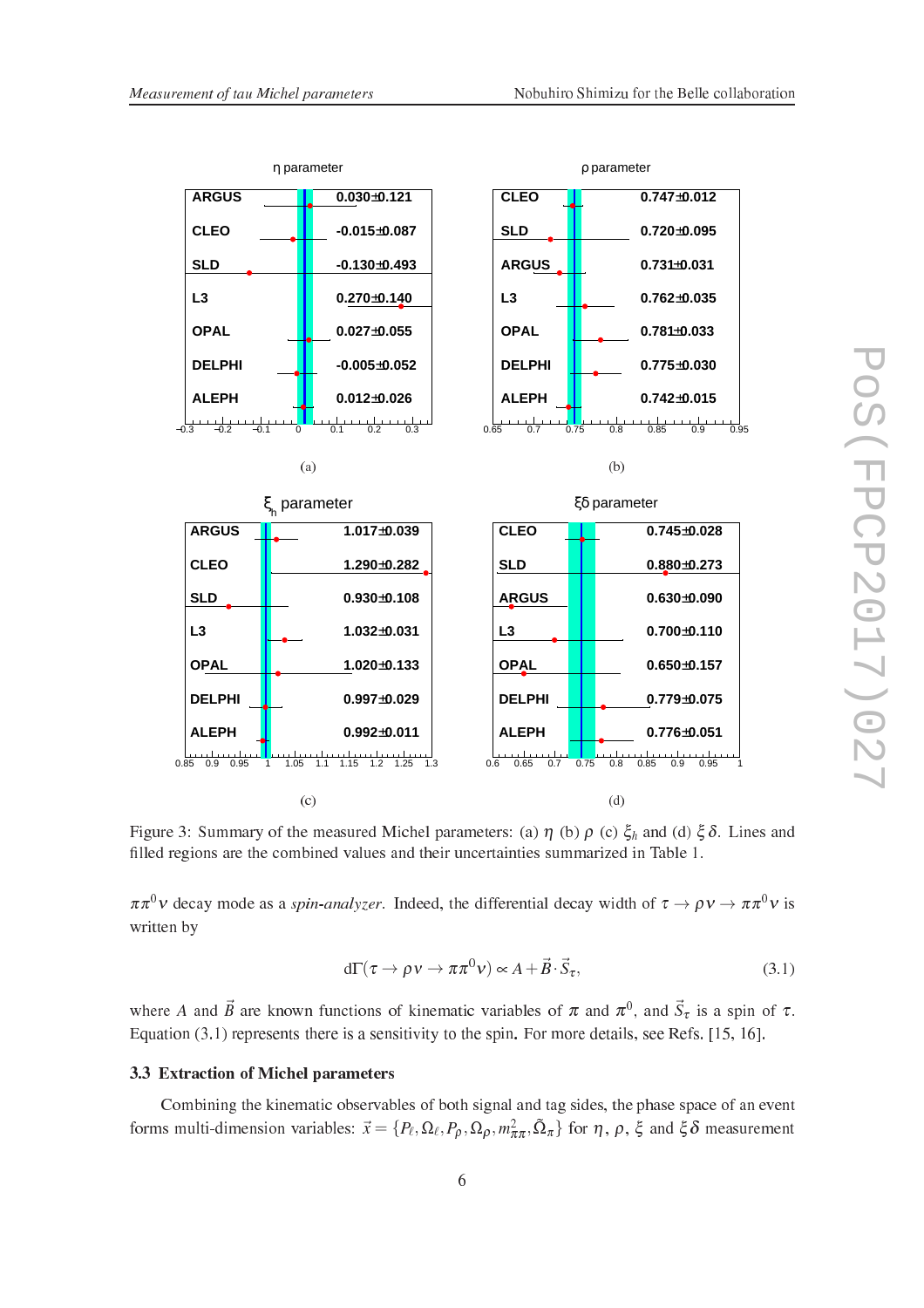using  $\tau^-\tau^+\to (\ell^-\nu\bar{\nu})(\rho^+\bar{\nu})$  and  $\vec{x}=\{P_\ell,\Omega_\ell,P_\gamma,\Omega_\gamma,P_\rho,\Omega_\rho,m_{\pi\pi}^2,\tilde{\Omega}_\pi\}$  for  $\bar{\eta}$  and  $\xi\kappa$  measurement using  $\tau^- \tau^+ \to (\ell^- \nu \bar{\nu} \gamma)(\rho^+ \bar{\nu})$ . Here,  $P_i$  and  $\Omega_i$   $(i = \ell, \gamma, \rho)$  are the momentum and solid angle, respectively,  $m_{\pi\pi}$  is an invariant mass of  $n\pi$  -system, and  $\Omega_{\pi}$  is a solid angle of  $n$  in the  $nn$ system. For the observable  $\vec{x}$ , we calculate the probability density function (PDF)  $P(\vec{x})$  and the minimization of negative logarithmic likelihood function (NLL) allows one to get the best estimator of Michel parameters for a given set of  $\vec{x}_i$  ( $i = 1, \ldots, N$ ):

$$
NLL = -\log L(\Theta) = -\sum_{i=1}^{N} \log P(\vec{x}_i),\tag{3.2}
$$

where  $\Theta = {\eta, \rho, \xi, \xi \delta}$  or  $\Theta = {\bar{\eta}, \xi \kappa}$ .

In our approach, the signal PDF is described analytically. As Fig. 4 shows, assuming the mass of neutrinos are zero, we can constrain the candidate of  $\tau$  direction onto the arc. The visible PDF is then de-ned as integration of the initial differential ross se
tion:

$$
P^{\text{vis.}}(x) \equiv \frac{1}{\sigma_{\text{vis.}}} \frac{d\sigma_{\text{vis.}}}{d\vec{x}} = \frac{1}{\sigma} \int_{\Phi_1}^{\Phi_2} d\Phi \frac{d\sigma}{d\vec{x} d\Phi}.
$$
 (3.3)



Figure 4: When one  $\tau$  decays leptonically and the other  $\tau$  decays hadronically, the direction of  $\tau$  is constrained onto the arc in the center-of-mass system. The arc is an overlap of two cones that are de-ned around the dire
tion of hadron and lepton momenta.

The differential cross section of  $\tau^- \tau^+ \to (\ell^- \nu \bar{\nu}) (\rho^+ \bar{\nu})$  decay is given as a linear combination in terms of Michel parameters:  $d\sigma^{vis.}/d \vec{x} \propto \mathcal{C}_0(\vec{x}) + \mathcal{C}_1(\vec{x})\eta + \mathcal{C}_2(\vec{x})\rho + \mathcal{C}_3(\vec{x})\eta + \mathcal{C}_4(\vec{x})\xi +$  $\mathscr{C}_5(\vec{x})\xi\delta$  for known functions  $\mathscr{C}_i(\vec{x})$   $(i = 0, 1, ..., 5)$ . Taking also into account the presence of event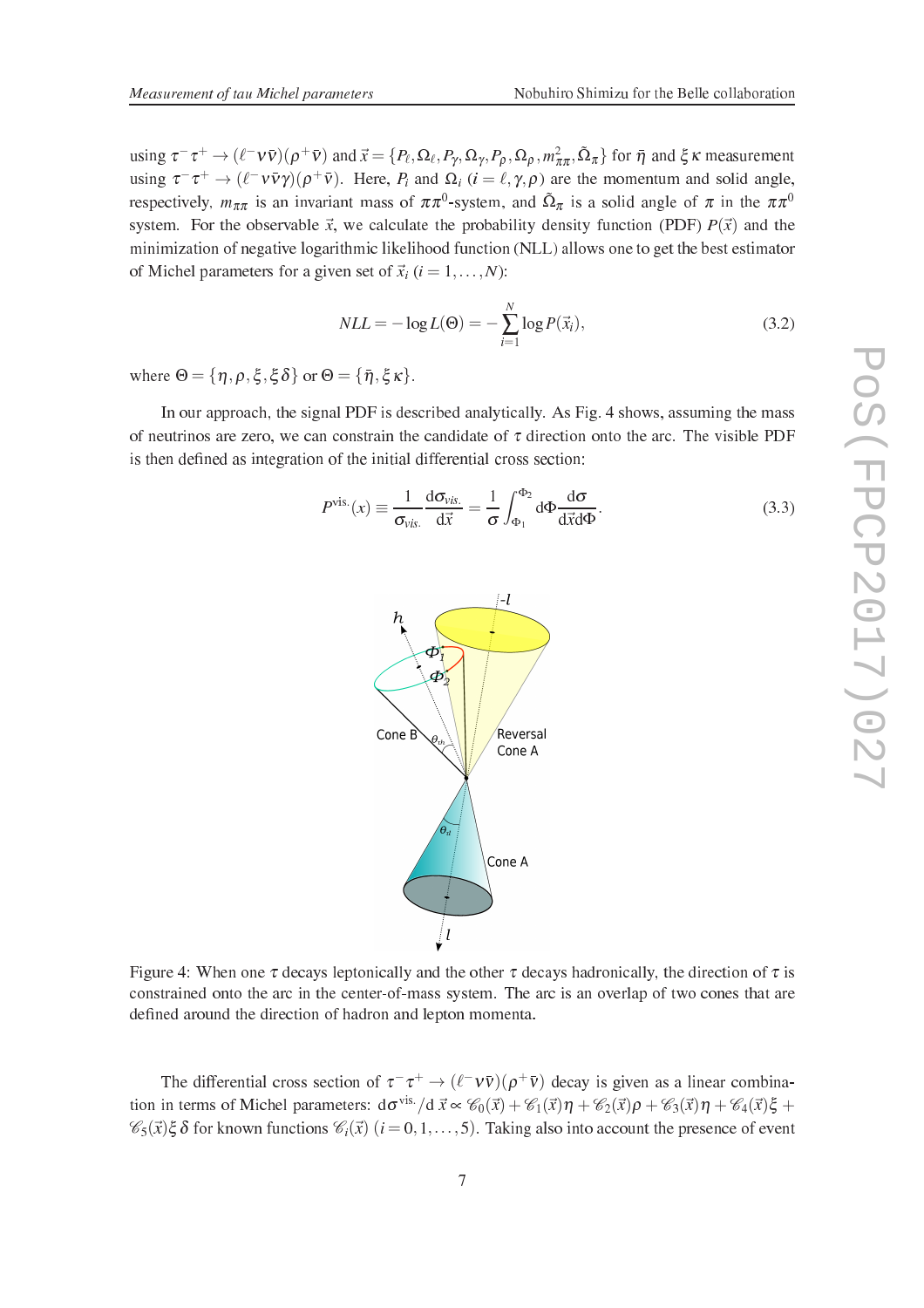| <b>Item</b>                       | $\sigma^e$ | $\sigma_{\xi\kappa}^e$ | 0          | ζΚ         |
|-----------------------------------|------------|------------------------|------------|------------|
| Relative normalizations           | 4.2        | 0.94                   | 0.15       | 0.04       |
| Absolute normalizations           | 1.0        | 0.01                   | 0.03       | 0.001      |
| Description of the background PDF | 2.5        | 0.24                   | 0.67       | 0.22       |
| Input of branching ratio          | 3.8        | 0.05                   | 0.25       | 0.01       |
| Effect of cluster merge in ECL    | 2.2        | 0.46                   | 0.02       | 0.06       |
| Detector resolution               | 0.74       | 0.20                   | 0.22       | 0.02       |
| Correction factor $R$             | 1.9        | 0.14                   | 0.04       | 0.04       |
| Beam energy spread                | negligible | negligible             | negligible | negligible |
| Total                             | 70         |                        | 0.76       | 0.24       |

Table 2: List of systematic uncertainty contributions

sele
tion ef-ien
y, the normalized PDF is given by

$$
\frac{1}{\sigma^{\text{vis.}}}\frac{d\sigma^{\text{vis.}}}{d\vec{x}} = \frac{[\mathscr{C}_{0}(\vec{x}) + \mathscr{C}_{1}(\vec{x})\eta + \mathscr{C}_{2}(\vec{x})\rho + \mathscr{C}_{3}(\vec{x})\eta + \mathscr{C}_{4}(\vec{x})\xi + \mathscr{C}_{5}(\vec{x})\xi\delta]\epsilon(\vec{x})}{\int d\vec{x}[\mathscr{C}_{0}(\vec{x}) + \mathscr{C}_{1}(\vec{x})\eta + \mathscr{C}_{2}(\vec{x})\rho + \mathscr{C}_{3}(\vec{x})\eta + \mathscr{C}_{4}(\vec{x})\xi + \mathscr{C}_{5}(\vec{x})\xi\delta]\epsilon(\vec{x})},
$$
(3.4)

where  $\varepsilon(\vec{x})$  is a selection efficiency. The denominator of Eq. (3.4) is evaluated by Monte Carlo simulation and the difference of the factor of efficiency between the data and simulation  $R(\vec{x}) \equiv$  $\bar{\varepsilon}^{\text{data}}(\vec{x})/\bar{\varepsilon}^{\text{MC}}(\vec{x})$  is directly measured from real data.

We measure  $R(\vec{x})$  values due to the corrections of  $\ell^-$  identification,  $\pi^+$  identification,  $\pi^0$  retion and the trigger effectively. The effectively the the trigger effectively contributed turns out to have the largest impact. In the current scheme, the expected systematic uncertainty is approximately 3% and we are investigating the procedure how to precisely measure the trigger ef-better than 1 which is better than 1 which is better than 1 which is better than 1 which is better than 1 measurements.

# 3.4  $\bar{\eta}$  and  $\xi \kappa$  measurement using  $\tau^- \to \ell^- \nu \bar{\nu} \gamma$  decay

The measurement of  $\bar{\eta}$  and  $\xi \kappa$  using  $\tau^- \to \ell^- \nu \bar{\nu} \gamma$  is carried out in the similar way as  $\eta, \rho, \xi$ and  $\zeta \delta$  analysis. Figure 5 shows the photon energy distribution for the muon decay mode  $\tau^- \rightarrow$  $\ell^- \nu \bar{\nu} \gamma$ . Due to the background contamination to the signal photon candidates, the event selection suffers from the inclusion of backgrounds than  $\tau^- \to \ell^- \nu \bar{\nu}$  case. The purity of signal events are approximately sixty per
ent for the muon mode.

In Table 2, we summarize the ontributions of various sour
es of systemati un
ertainties. The dominant systematic source for the electron mode is the calculation of the normalizations. Due to the peculiarity of the signal PDF when  $m_l \to m_e$ , the evaluation of the normalization factor is inaccurate and results in a notable effect. The uncertainty of the relative normalization is evaluated using the entral limit theorem.

The largest systemati un
ertainty for the muon mode is due to the limited pre
ision of the des
ription of ba
kground PDF. The set of minor ba
kground sour
es is treated as one additional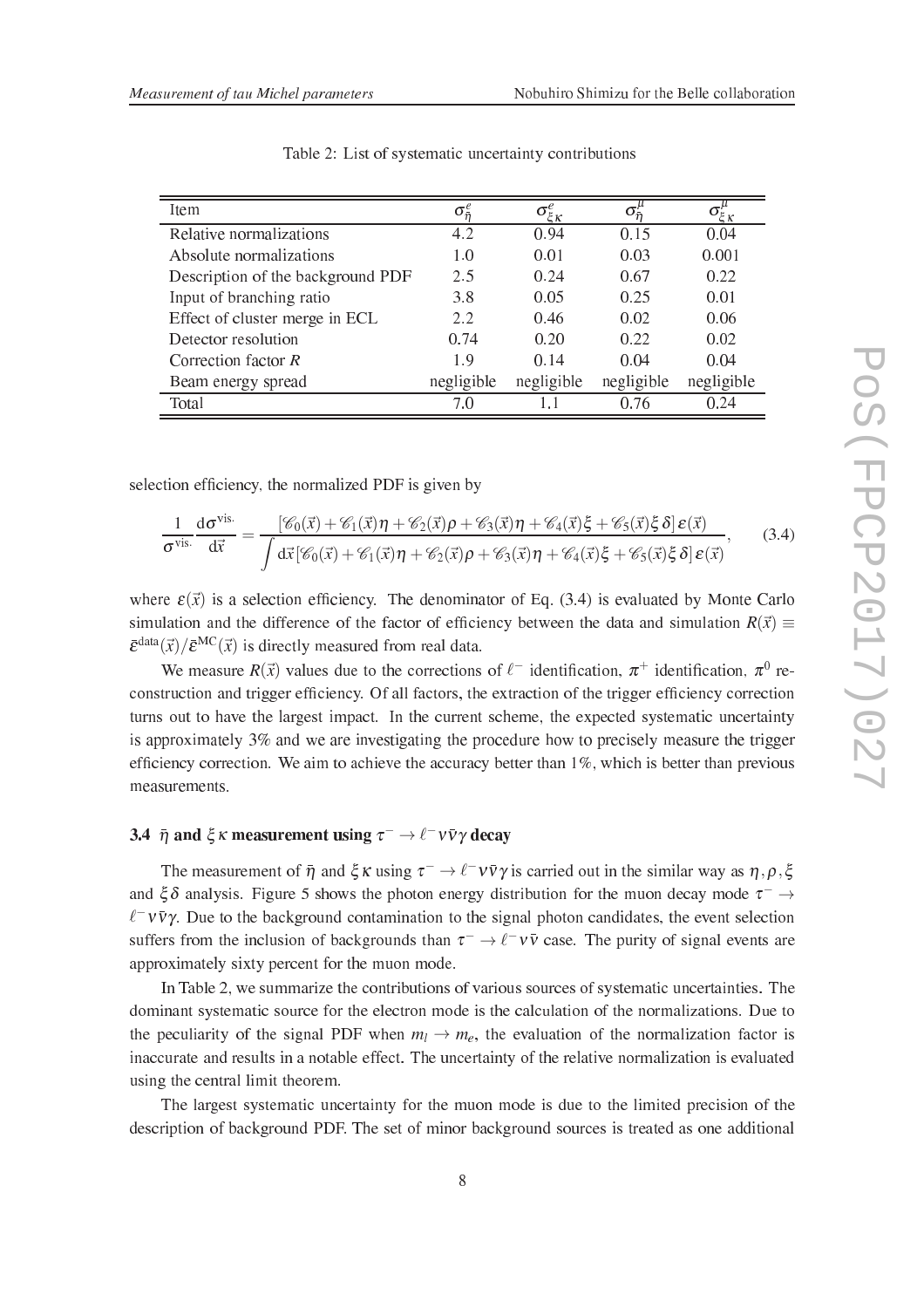

Figure 5: Distribution of the photon energy in the muon decay mode  $\tau^- \to \mu^- \nu \bar{\nu} \gamma$ . The empty and colored histograms are the signal and background Monte Carlo distributions. Dots with uncertainties are data.

category that is based on MC distributions. This effective description discards the information about orrelations in the phase spa
e and thereby gives signi-ant bias.

Since the sensitivity to  $\bar{\eta}$  is suppressed by the factor of  $m_l/m_{\tau}$ , we extract it from the muon mode only. Using 832644 and 72768 selected events for  $\tau^+\tau^- \to (\pi^+\pi^0\bar{\nu})(e^-\nu\bar{\nu}\gamma)$  and  $\tau^+\tau^- \to$  $(\pi^+\pi^0\bar{v}) (\mu^-v\bar{v}\gamma)$  candidates, respectively, we obtain preliminary values

$$
(\xi \kappa)^{(e)} = -0.5 \pm 0.8 \pm 1.1,\tag{3.5}
$$

$$
\bar{\eta}^{\mu} = -2.0 \pm 1.5 \pm 0.8,\tag{3.6}
$$

$$
(\xi \kappa)^{(\mu)} = 0.8 \pm 0.5 \pm 0.2, \tag{3.7}
$$

. The statistic conditions of the results of the second is systematic statistic statistic conditions of give

$$
\xi \kappa = 0.6 \pm 0.4 \pm 0.2. \tag{3.8}
$$

Figure 6 shows the contour the likelihood for  $\tau \to \mu \nu \bar{\nu} \gamma$  events. As the shape suggests, a orrelation cell. And it and the magnitude of the magnitude of the eclisionicity economics association of the  $\bm{m}$  are matrix is approximately 7%. This is the information and  $\bm{m}$  to measure  $\bm{m}$  and  $\bm{\eta}$  and  $\bm{\eta}$ parameters.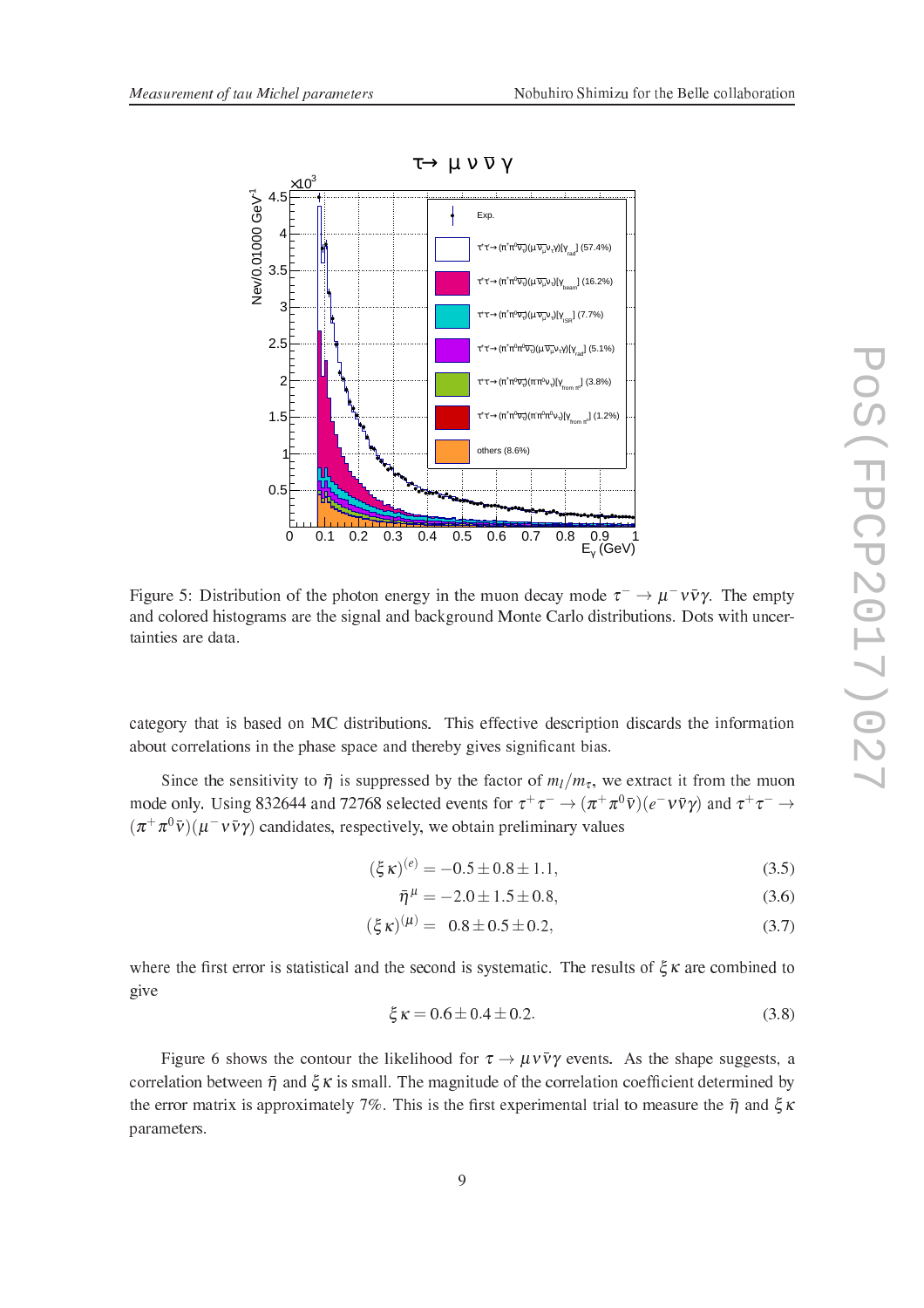

Contour of likelihood

Figure 6: Contour of the likelihood for  $\tau \to \mu \nu \bar{\nu} \gamma$  events. The circles indicate  $1\sigma$ ,  $2\sigma$  and  $3\sigma$ statistical deviations from inner to outer sides, respectively. The cross is the SM prediction.

# 4. Con
lusion

Precision studies of leptonic decays of tau lepton is one of the most useful ways to search for the effects from New Physics. Of all strategies, measurement of Michel parameters allows us to verify the Lorentz stru
ture of weak intera
tion in model independent way. Observing the ordinary leptonic decay,  $\tau^ \to$   $\ell^ \nu$   $\bar{\nu}$ , four Michel parameters  $\eta$  ,  $\rho$  ,  $\xi$  and  $\xi\delta$  are measured whereas the radiative leptonic decay  $\tau^- \to \ell^- \nu \bar{\nu} \gamma$  tells us information of spin of daughter lepton, which accordingly gives more two parameters  $\bar{\eta}$  and  $\zeta_K$ .

Using electron-positron colliders, various experiments had measured the four Michel parameters within a pre
ision of a few per
ent. It is desired to update these measurement using modern B-factory apparatuses. On the other hand, the two parameters  $\bar{\eta}$  and  $\xi \kappa$  have not been measured.

Utilizing much abundant statistics of B-factory, Belle experiment tries to measure these six recence parameters. In diese meest meeste meeste sy in the mosp column is indicated and concernance pre
isely. Of all orre
tions, the fa
tor of trigger ef-ien
y turns out to have the largest systematic contribution. For  $\eta$ ,  $\rho$ ,  $\xi$  and  $\xi \delta$  measurement, we are investigating the scheme to achieve precision better than  $1\%$ .

On the contrary, the uncertainty of  $\bar{\eta}$  and  $\zeta_K$  measurements are dominated by statistical fluctuation. Based on 832644 and 72768 selected events for  $\tau^+\tau^- \to (\pi^+\pi^0\bar{\nu})(e^-\nu\bar{\nu}\gamma)$  and  $\tau^+\tau^- \to$  $(\pi^+\pi^0\bar{v})(\mu^-\nu\bar{v}\gamma)$  candidates, respectively, we obtained preliminary result to be  $(\xi\kappa)^{(e)} = -0.5 \pm$ 0.8 ± 1.1,  $\bar{\eta}^{\mu}$  = −2.0 ± 1.5 ± 0.8 and  $(\xi \kappa)^{(\mu)}$  = 0.8 ± 0.5 ± 0.2. These results are consistent with the SM prediction their user with the communest the state is the most to meet of the state of a persuade that

## **References**

[1] K.A. Olive et al. (Particle Data Group), Chin. Phys. C38, 090001 (2014).